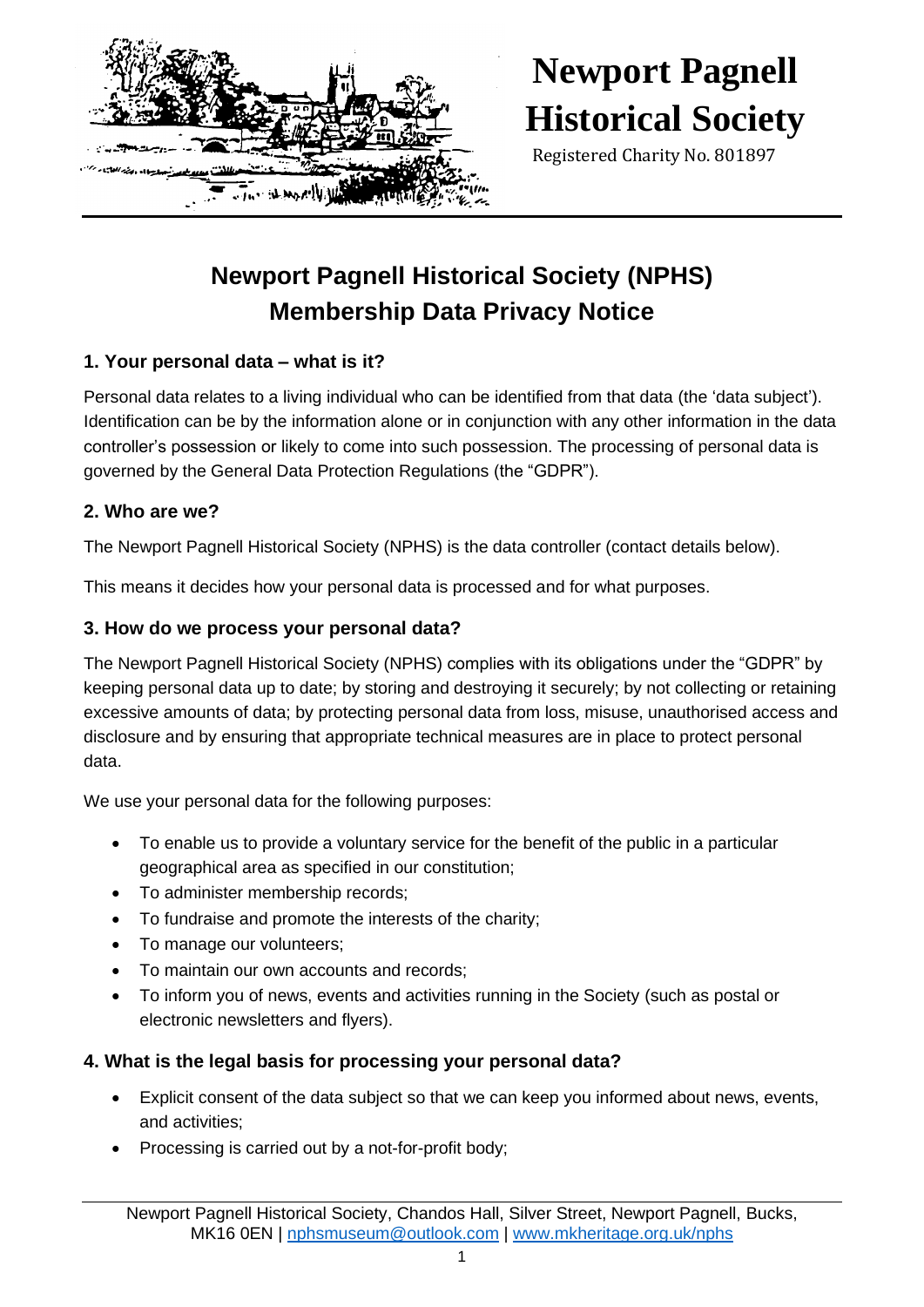

# **Newport Pagnell Historical Society**

Registered Charity No. 801897

- $\circ$  the processing relates only to members or former members (or those who have regular contact with it in connection with those purposes); and
- o there is no disclosure to a third party without consent.

# **5. Sharing your personal data**

Your personal data will be treated as strictly confidential and will not be shared with other members of the society.

We will only share your data with third parties outside of the society with your consent.

# **6. How long do we keep your personal data?**

We keep data in accordance with the guidance set out. Specifically, we will retain data only while it is current (the year of membersip, plus six months in case you decide to renew).

# **7. Your rights and your personal data**

Unless subject to an exemption under the GDPR, you have the following rights with respect to your personal data: -

- The right to request a copy of your personal data which the Committee of NPHS holds about you;
- The right to request that the NPHS corrects any personal data if it is found to be inaccurate or out of date;
- The right to request your personal data is erased where it is no longer necessary for NPHS to retain such data;
- The right to withdraw your consent to the processing at any time
- The right to request that the data controller provide the data subject with his/her personal data and where possible, to transmit that data directly to another data controller, (known as the right to data portability), (where applicable) [Only applies where the processing is based on consent or is necessary for the performance of a contract with the data subject and in either case the data controller processes the data by automated means].
- The right, where there is a dispute in relation to the accuracy or processing of your personal data, to request a restriction is placed on further processing;
- The right to object to the processing of personal data, (where applicable) [Only applies where processing is based on legitimate interests (or the performance of a task in the public interest/exercise of official authority); direct marketing and processing for the purposes of scientific/historical research and statistics]
- The right to lodge a complaint with the Information Commissioners Office.